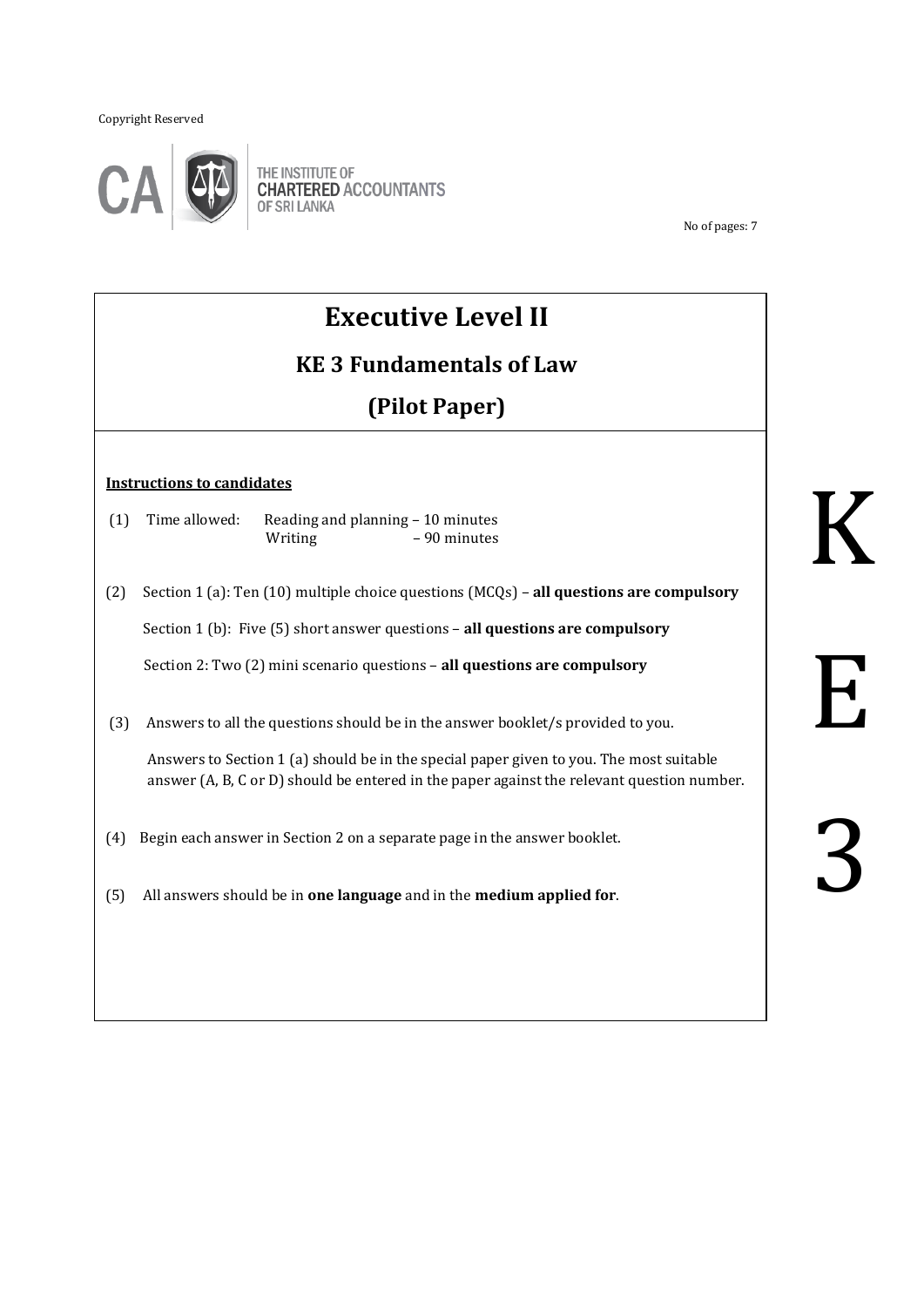# **SECTION 1**

*All questions are compulsory. Total marks for Section 1 is 30 marks. Recommended time for the section is 54 minutes.* 

### **Section 1(a)**

### **Question 1**

You are required to choose the most appropriate answer.

**(Total 20 marks)**

- 1.1. Which of the following statements is correct?
	- A. The Institute of Chartered Accountants of Sri Lanka (CA Sri Lanka) is entrusted with the regulation of the Sri Lanka Accounting and Auditing Standards Monitoring Board.
	- B. Department of Registrar of Companies is entrusted with the task of implementing the provisions of the Public Contract Act No. 3 of 1987.
	- C. The Securities and Exchange Commission (SEC) is the principal stock exchange in Sri Lanka.
	- D. The Board of Investment's (BOI) has been created under the provisions of the Exchange Control Act No 24 of 1953.

### **(2 marks)**

- 1.2 Which of the following statements is correct, in relation to the Prevention of Money Laundering Act No. 5 of 2006?
	- A. The main objective of the Act is to regularise money laundering in Sri Lanka.
	- B. Money laundering is the movement of criminally derived funds, for the purpose of concealing the true identity of the source of the owner.
	- C. The only punishment for money laundering is the imposition of a fine.
	- D. To prevent the commission of money laundering, a freezing order can be issued only by a magistrate.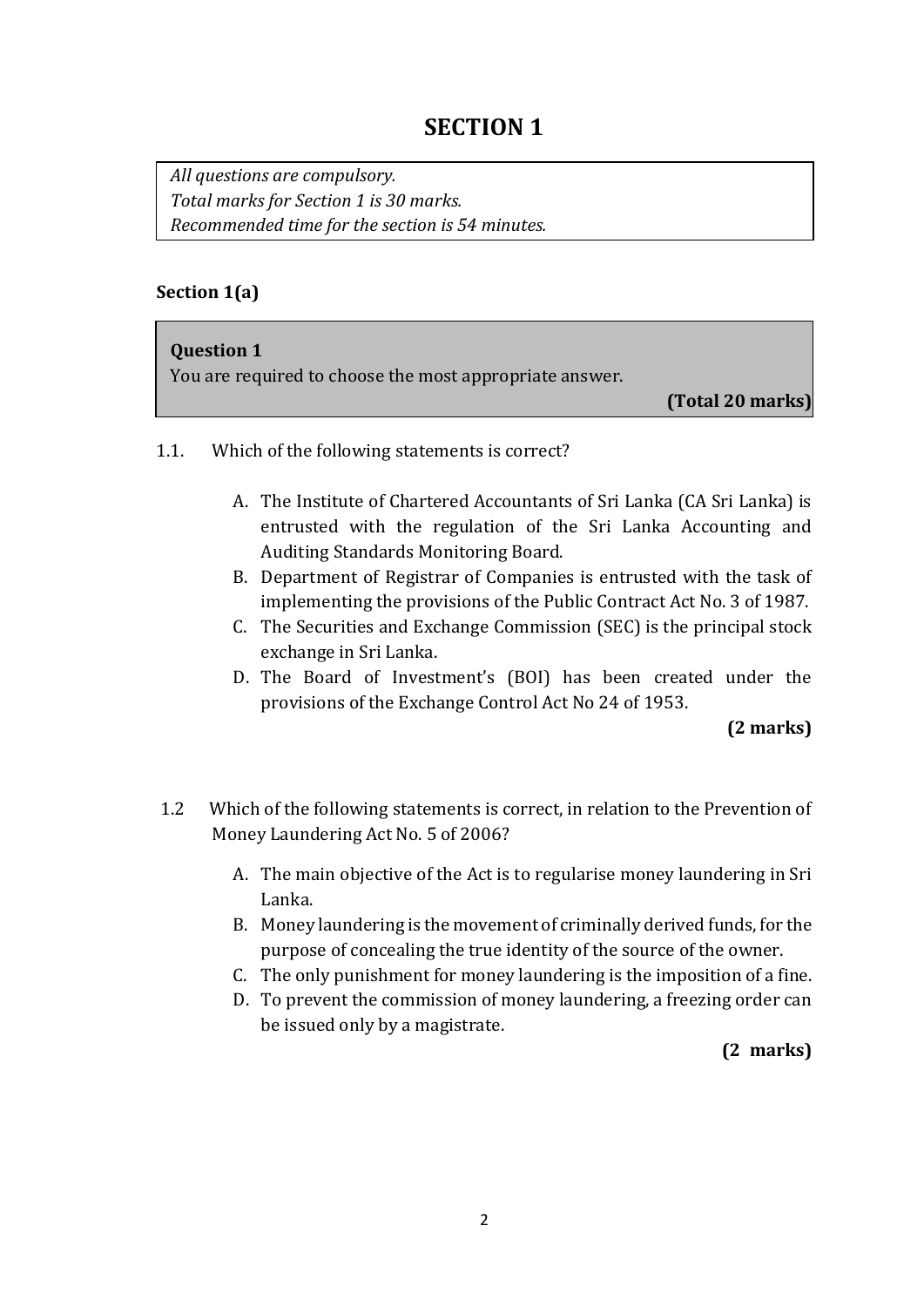- 1.3 Which of the following statements is correct, in relation to negotiable instruments?
	- A. A bill of exchange is a conditional order in writing.
	- B. A holder of a negotiable instrument, cannot sue in his own name.
	- C. A cheque is crossed when two parallel lines are drawn across it.
	- D. The payee is the person who gives the order to pay.

### **(2 marks)**

- 1.4 Which of the following statements is correct in relation to bills of exchange and cheques?
	- A. A cheque is a special form of bill of exchange that is drawn specifically against a banker and is payable on demand.
	- B. A bill of exchange is a written order to pay a specified sum of money to a named party, only if the payment is demanded.
	- C. A bill of exchange can be an oral promise, to pay a specified sum of money to a named party.
	- D. A cheque is a written promise to pay a specified sum of money to a named party on a specific date.

### **(2 marks)**

1.5 Which of the following statements best describes a Mercantile Agent?

- A. A person who has authority to bind his principal to buy or to sell goods, or to consign goods for sale, or to raise money by pledging goods as security.
- B. A person who is entrusted to sell the principal's goods at an auction.
- C. A person who acts as an agent with the principal's express authority.
- D. A person who acts as an agent with the principal's express or apparent authority.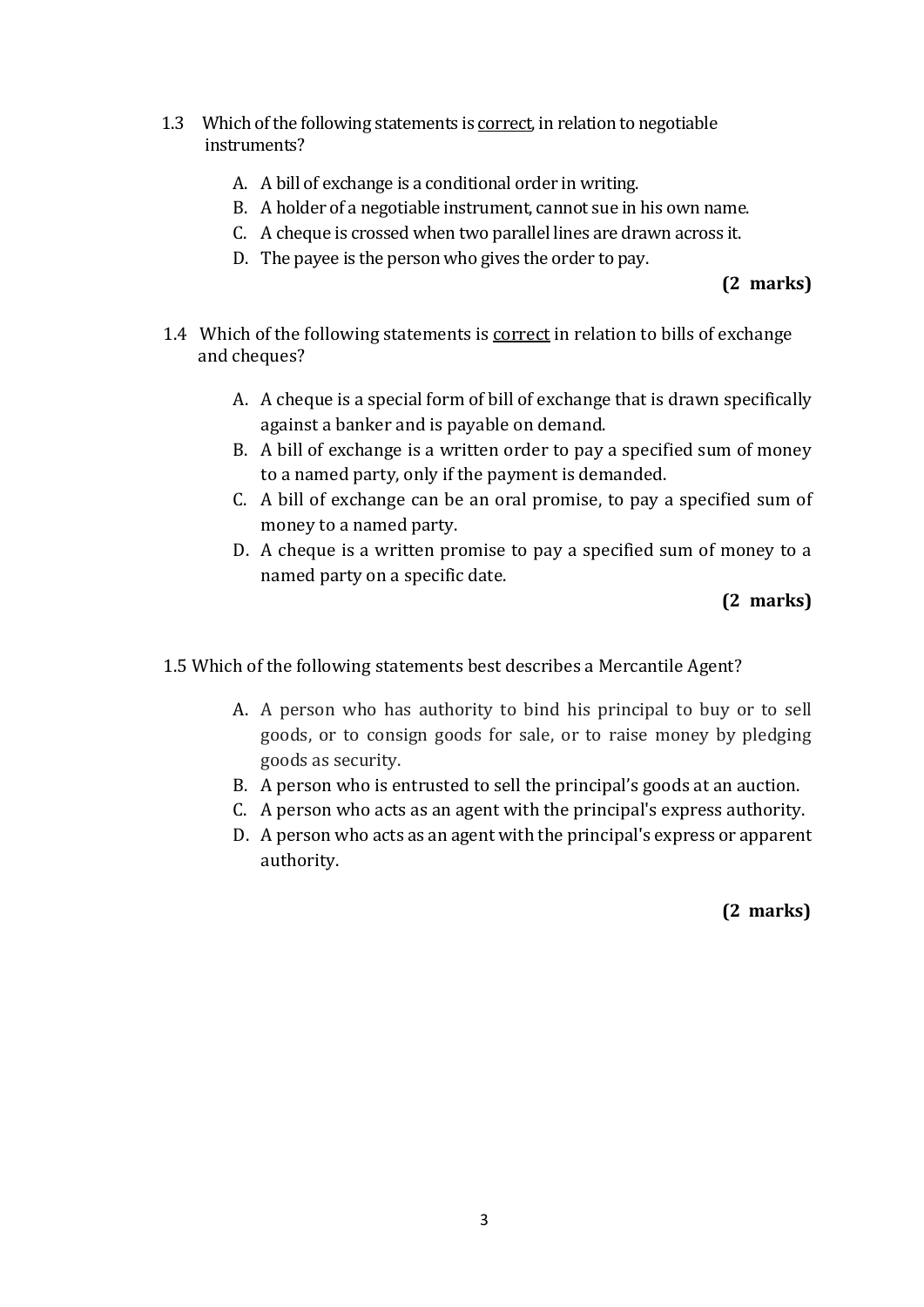1.6 Meena goes to a supermarket and sees an ironing board with a price label for Rs. 2000. She takes the board to the cashier and gives Rs. 2000 for the price. But the cashier tells her that the label is wrong and the correct price should be Rs.3000.

Which of the following answers best describes the price label in terms of a contract?

- A. An offer
- B. A counter-offer
- C. An invitation to treat
- D. An acceptance.

## **(2 marks)**

1.7 The following statements are in relation to the Payment of Gratuity Act, No. 12 of 1983.

Which of the following statements is correct?

- A. The employer should have a minimum of five employees, in order to fall within the purview of the Act.
- B. An employee must work for a minimum of ten years for the same employer, to be entitled for gratuity.
- C. If an employee contract is terminated for fraud, the losses suffered by the employer cannot be deducted from the gratuity entitlement of the employee.
- D. The Act does not apply to employees entitled for a pension under a non-contributing pension scheme.

## **(2 marks)**

1.8 Under the Employees Provident Fund Act No. 15 of 1958, EPF is payable on an employee's "earnings".

Which of the following answers is considered as an "earning" in computing EPF?

- A. Overtime payment
- B. Rent allowance
- C. Meal allowance
- D. Reimbursement of travelling expenses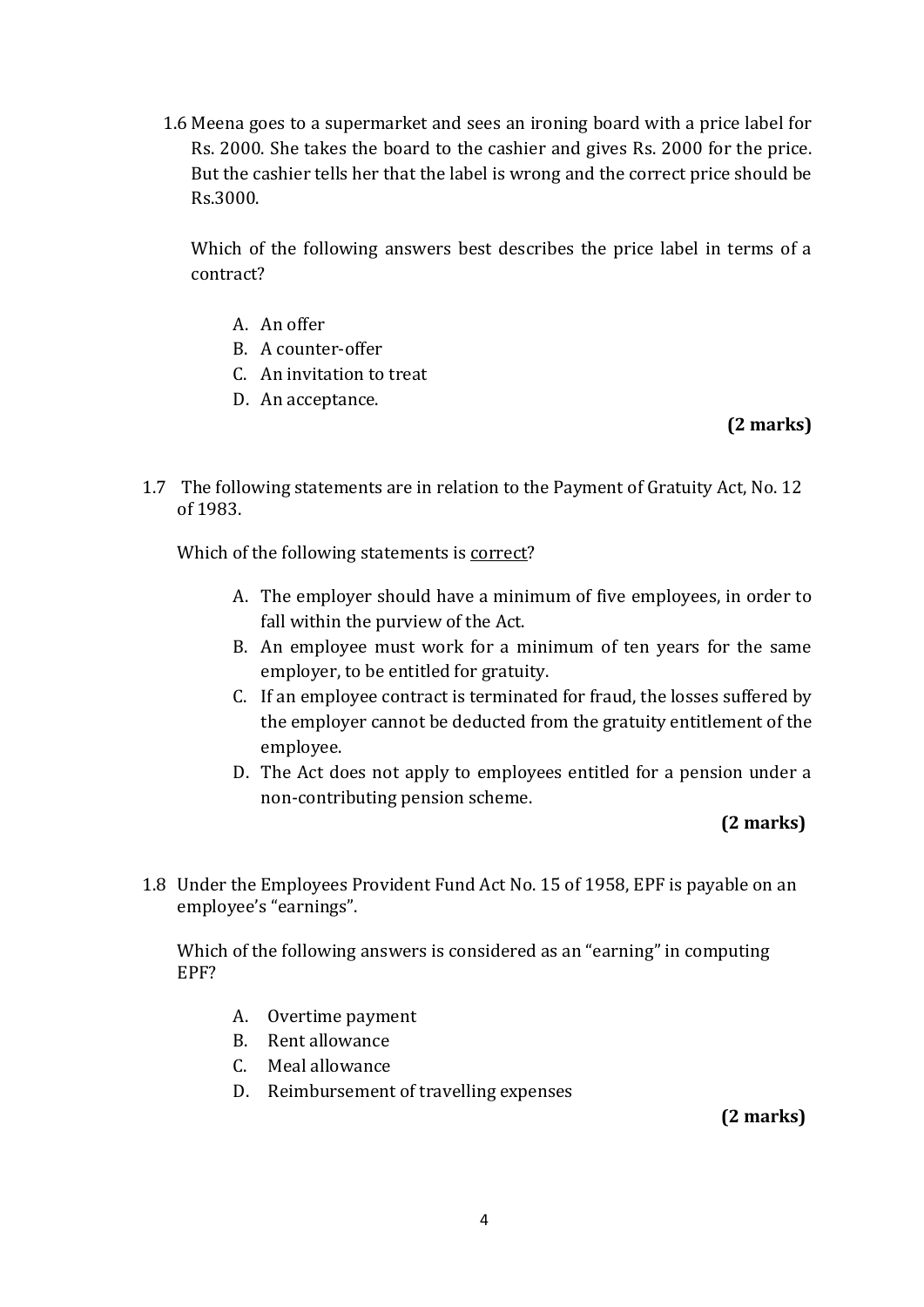- 1.9 Which of the following answers is not an essential element of a valid contract?
	- A. The contract must be in writing
	- B. There must be a genuine consent of the parties
	- C. There must be a valid offer
	- D. The parties must intend to create legally binding relations

**(2 marks)** 

1.10 A common classification of law is "Public law" and "Private law".

Which of the following answers falls within the scope of "Private law".

- A. Family law & Commercial law
- B. Commercial law & Criminal law
- C. Constitutional law& Property law
- D. Law of Trusts & Administrative law

 **(2 marks)** 

# **Section 1(b)**

### **Question 2**

You are required to provide short answers to all questions with attention given to action verbs. **(Total 10 marks)**

(2.1) The courts will recognise a custom as a source of law upon the fulfillment of certain conditions. **State** two (02) such conditions.

## **(2 marks)**

(2.2) **State** two (02) conditions that have to be satisfied before an agency can be created by necessity**.** 

## **(2 marks)**

- (2.3) **Explain** the effect, a ratification has on a contract entered into by an agent.  **(2 marks)**
- (2.4) **List** the four (04) main requirements, which are necessary to form a partnership, under the Partnership law applicable in Sri Lanka.

### **(2 marks)**

(2.5) **State** two instances that fall within the scope of an invitation to treat, in the law of contracts.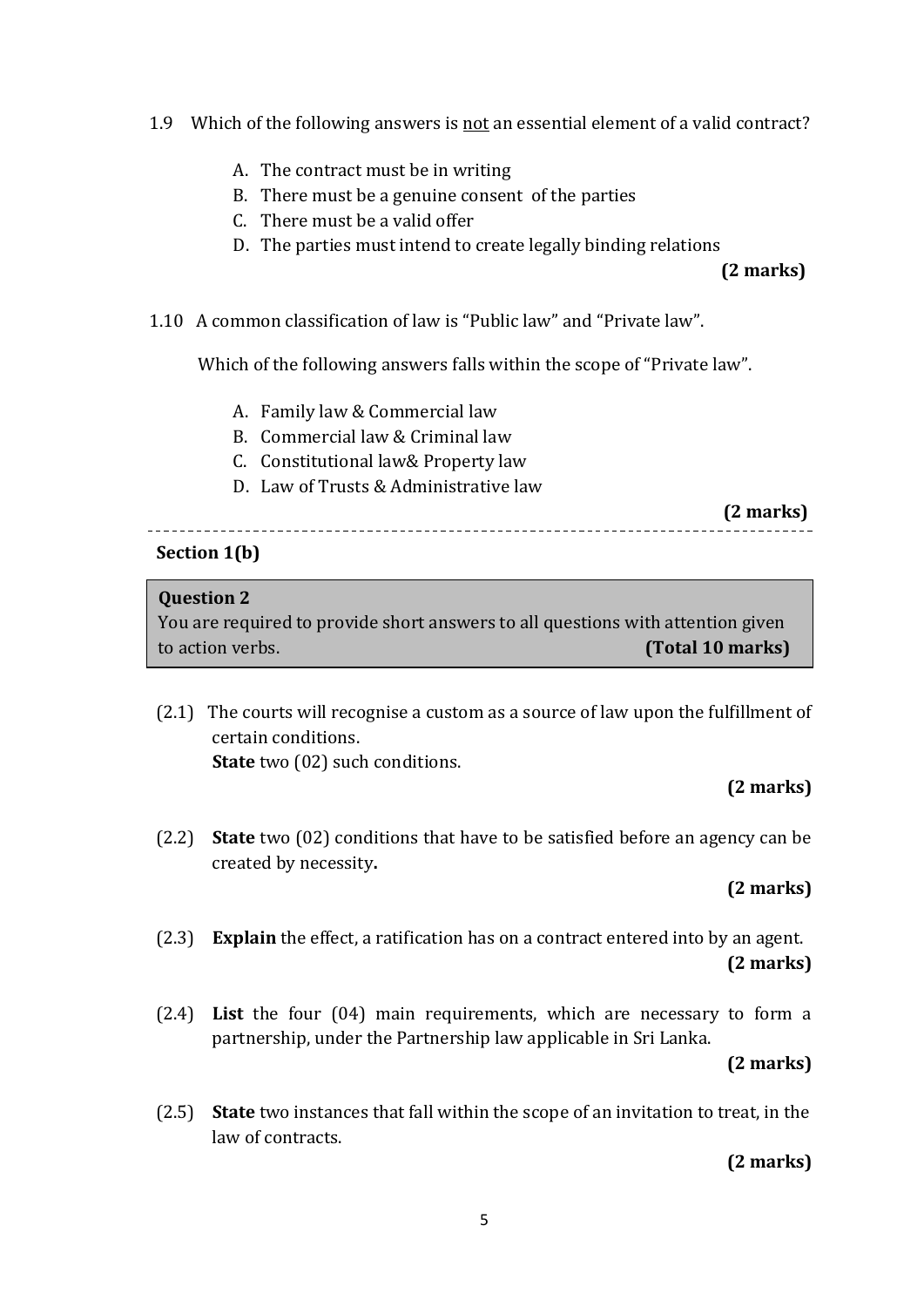### **SECTION 2**

Compulsory Questions. *Total marks for Section 2 is 20 marks. Recommended time for the section 2 is 36 minutes.*

### **Question 03**

1 January 2016: Suni made an offer to Runi to sell his land for a sum of Three Million Rupees. Suni's offer clearly stated that the offer should be accepted only by post, on or before 10 January 2016.

8 January 2016: Runi posted the duly stamped and addressed acceptance letter, by putting it into a post box.

9 January 2016: Suni decided not to sell the land, and informed Runi over the telephone that he wanted to revoke his offer immediately.

| Required:                                                                                                                                                                                            |                                                    |
|------------------------------------------------------------------------------------------------------------------------------------------------------------------------------------------------------|----------------------------------------------------|
| Explain;                                                                                                                                                                                             |                                                    |
| (a) the legal principles relating to an acceptance by post;<br>(b) the legal principles relating to a revocation of an offer;<br>(c) whether a valid contract has been formed between Suni and Runi. | $(3 \text{ marks})$<br>marks)<br>13<br>$(4$ marks) |
|                                                                                                                                                                                                      | $Total = 10 marks$                                 |